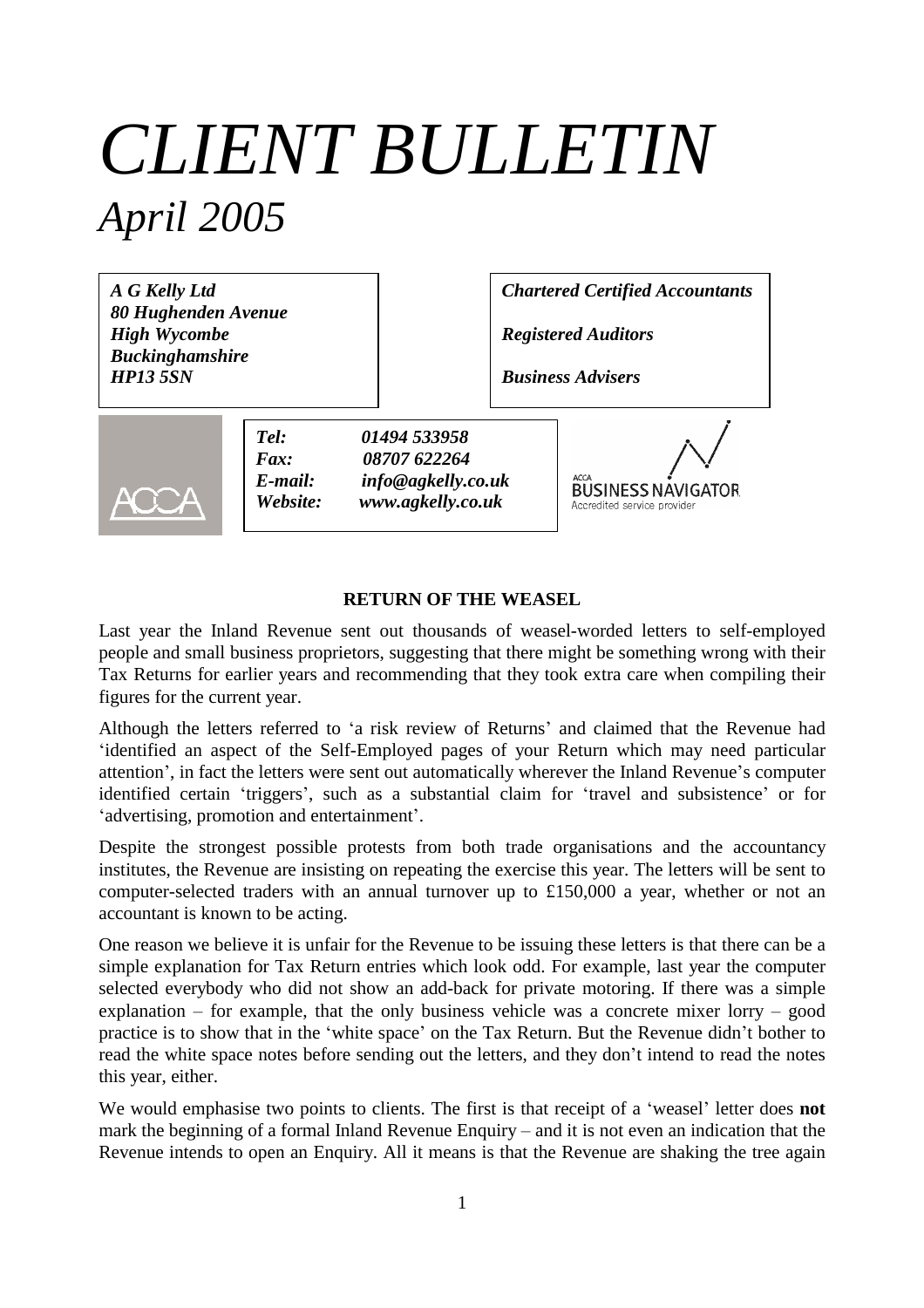in the hope that something will fall out – that a percentage of traders will have a guilty conscience about something and decide to confess.

The second point is that you should forward the letter to us immediately (the Revenue say that they are going to send copy letters to accountants, but it won't always happen) and that you should **not** contact the Revenue yourself. We are paid to deal with the Inland Revenue for you and too many cooks .....

#### **THE SPRING BUDGET**

The Chancellor's Spring Budget Statement contained few surprises. Consultation is continuing on possible changes to small business taxation – the Government is known to regret having created a situation in which some traders can save a substantial amount of tax by incorporating their businesses – but no conclusions have yet been announced. There will be some mindbendingly complex legislation to block some fiendishly cunning tax schemes mainly used by banks and large corporations, but very little that is likely to affect the average small business, apart from some relatively minor changes to the taxation of employees.

# **Payment of Working Tax Credit**

Perhaps the best news for employers is that they will no longer be required to pay Working Tax Credit to their employees. Direct payment by the Inland Revenue will be phased in between November 2005 and April 2006. Employers' involvement in the process will be limited to sending one explanatory letter to each affected employee.

# **Computers for employees**

It is Government policy to encourage employers to make computers available to employees for home use. The objective is to help both employees and their families become computer-literate, and to ensure that they have a computer available to support other educational and training programmes.

To this end, the annual benefit-in-kind where an employer lends a computer to an employee has been exempt from tax since 1999. On the back of this tax exemption, the Departments of Trade and Industry and for Education and Skills have been promoting the 'Home Computing Initiative' or HCI, under which the employer buys or leases a new computer, lends it to an employee for (say) three years, and then sells it to him at its then current value, which will usually be very low.

Salary sacrifice arrangements are permitted, so that the employee can 'pay' for the computer by accepting a lower salary for three years. The benefit then is that the employee enjoys an effective 'discount' equal to the income tax and National Insurance contributions that would otherwise have been paid on the salary forgone.

The official literature said that no tax charge would arise under this arrangement. Unfortunately, that was not true, as tax was payable on the difference between the price paid by the employee when the computer was made over to him at the end of the loan period and its notional value calculated in accordance with special tax rules.

In the Budget, the Chancellor announced that the law would be changed to ensure that no tax charge arises where a computer, previously loaned to an employee, is sold to him for a price at least equal to its current market value.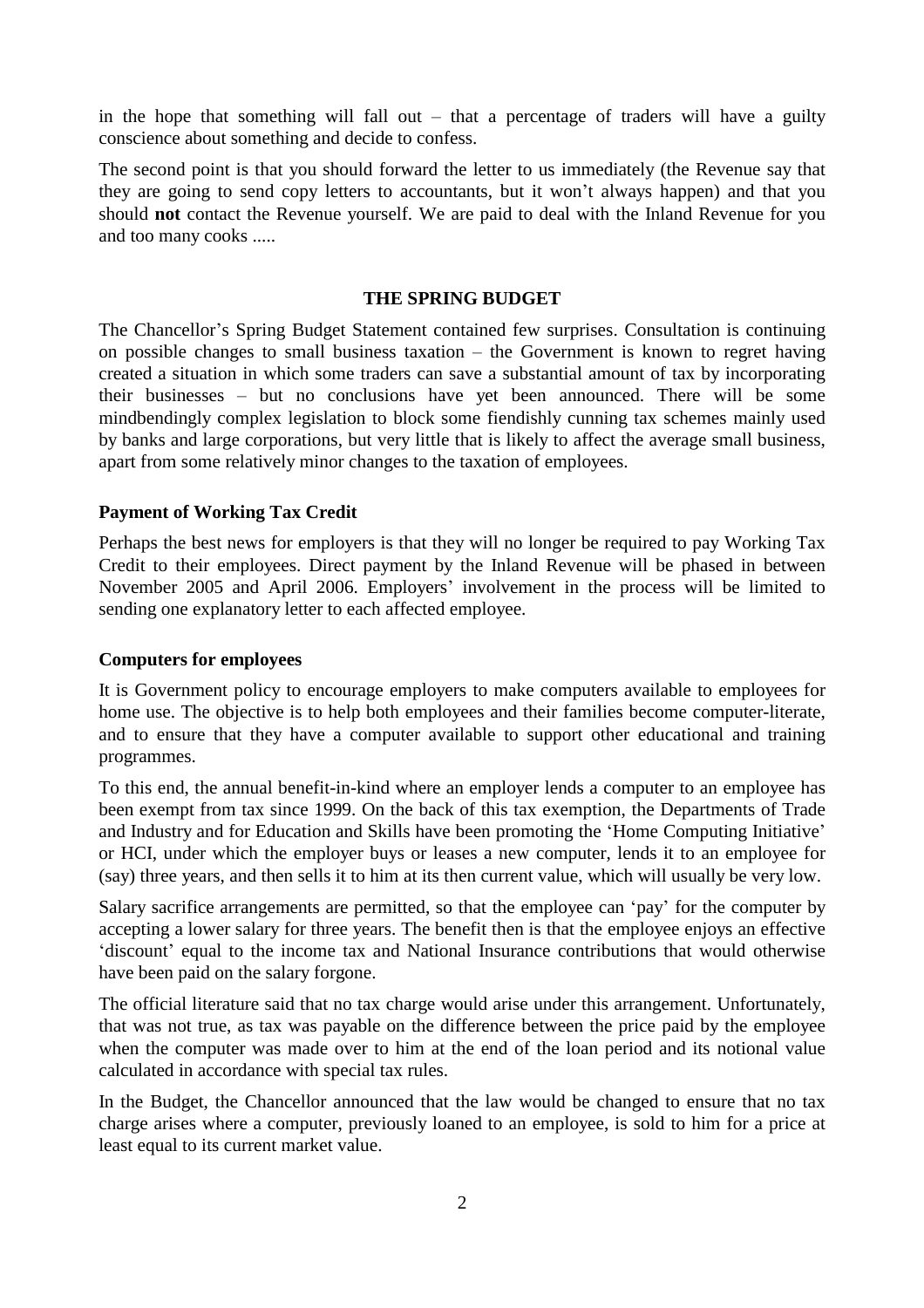# **Bicycles for employees**

Similarly, it is Government policy to encourage employers to lend their employees bicycles for use for home-to-work travel – the same problem has arisen and the same solution implemented.

# **Outplacement help for redundant employees**

On general principles, outplacement help for redundant employees (for example, advice and retraining) is taxable as a benefit-in-kind. Hitherto, there has been an exemption for counselling and for full-time training courses lasting no more than a year, but only where the recipient worked full-time. From 6 April 2005, this exemption is extended to part-time employees, to parttime training courses, and to courses (full- or part-time) lasting up to two years.

# **Sandwich course students**

By concession, payments by an employer to an employee who is attending a full-time course at a technical college or university, for at least twenty weeks a year, are exempt from tax. With effect for the 2005/06 academic year (beginning 1 September 2005) the maximum qualifying payment will rise from £7,000 to £15,000 a year (and *pro rata* where full-time attendance is for less than a year). In addition, from September 2005 all such payments will also be exempt from National Insurance contributions (at present, NIC liability depends on the exact circumstances of the case).

# **VAT: Scale charges where fuel is provided for private motoring**

With effect for your VAT quarter beginning 1 May, I June or 1 July 2005 (or from 1 May 2005 if you make monthly Returns), the scale charges for fuel used for private motoring will rise by approximately 6 per cent for petrol and 9 per cent for diesel, making the VAT payable per car:

|                  | Quarterly Returns |        | <b>Monthly Returns</b> |        |
|------------------|-------------------|--------|------------------------|--------|
|                  | Petrol            | Diesel | Petrol                 | Diesel |
|                  | £                 | £      | £                      | £      |
| Up to $1,400cc$  | 36.64             | 35.15  | 12.21                  | 11.62  |
| 1,401 to 2,000cc | 46.32             | 35.15  | 15.34                  | 11.62  |
| Over $2,000cc$   | 68.06             | 44.68  | 22.64                  | 14.89  |

# **National Minimum Wage**

Although this was not really a Budget matter, the Chancellor also announced that the National Minimum Wage (NMW) will rise from £4.85 to £5.05 an hour, with effect from 1 October 2005, and (subject to final confirmation) to £5.35 in October 2006. The youth rate (for employees aged 18 to 21 inclusive) will rise from £4.10 to £4.25 an hour in October 2005, and to £4.45 in October 2006. However, there appear to be no plans to increase the current rate of £3.00 an hour for 16- and 17-year-olds or to reduce the qualifying age for the adult rate (even though a reduction to age 21 has been recommended by the Low Pay Commission).

Businesses employing homeworkers and outworkers should also remember that, from 6 April 2005, the piecework rates for employees with no fixed working hours should be set to allow an average worker to earn 120% of the National Minimum Wage.